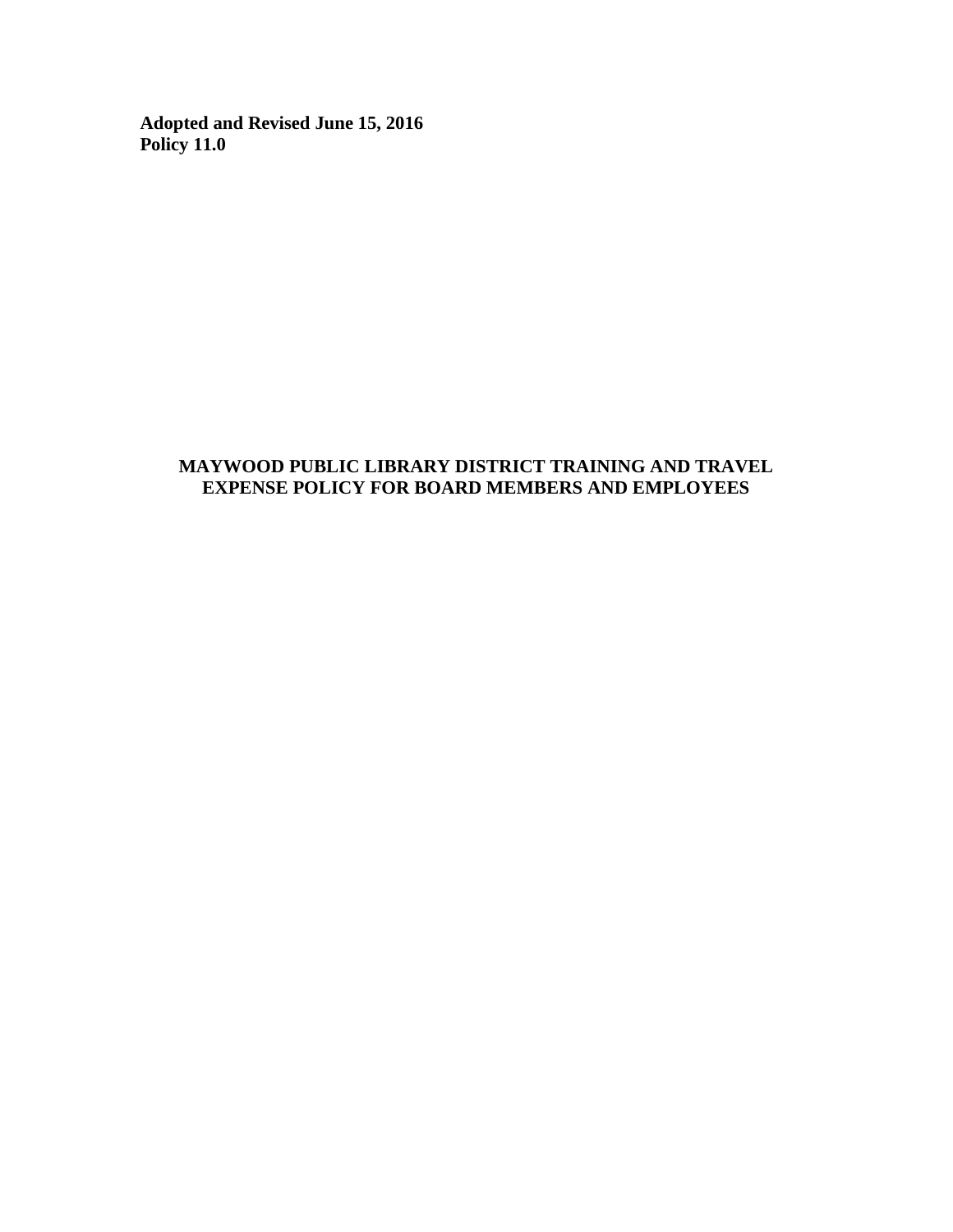# **TABLE OF CONTENTS**

|      |                                                  | $\mathbf{1}$            |
|------|--------------------------------------------------|-------------------------|
|      |                                                  | $\mathbf{1}$            |
| III. |                                                  | $\mathbf{1}$            |
|      | IV. EMPLOYEE ATTENDANCE AT WORKSHOPS 1           |                         |
|      |                                                  | $\mathbf{2}$            |
|      |                                                  | $\mathbf{3}$            |
|      |                                                  | $\overline{\mathbf{3}}$ |
|      |                                                  | 3                       |
|      | IX. POST-EVENT REPORTS TO LIBRARY DISTRICT       | $\overline{\mathbf{4}}$ |
|      |                                                  | 5                       |
|      | XX. USE OF PERSONAL MOTOR VEHICLES FOR LIBRARY 6 |                         |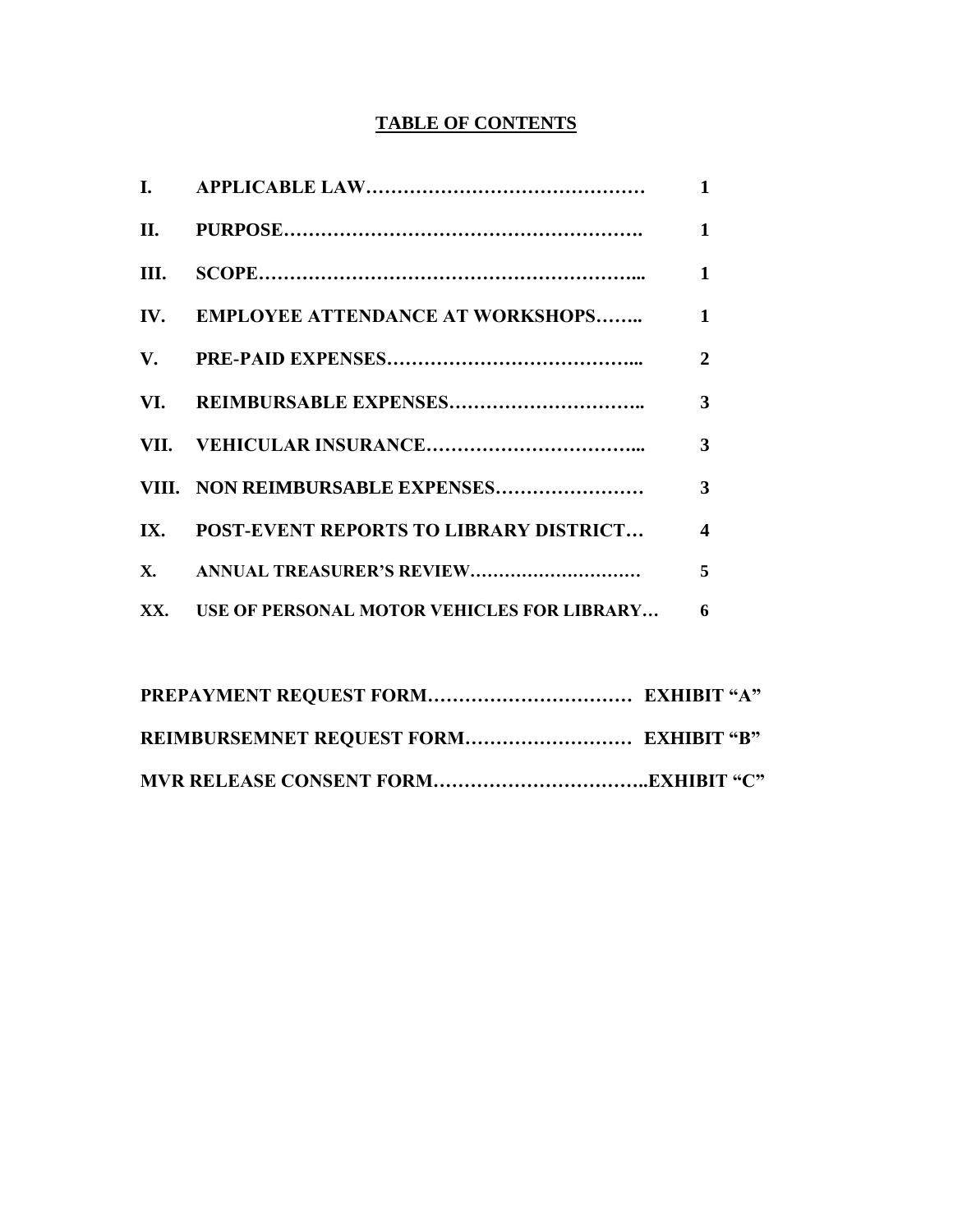## **MAYWOOD PUBLIC LIBRARY DISTRICT TRAINING AND TRAVEL EXPENSE POLICY FOR BOARD MEMBERS AND EMPLOYESS**

## **I. APPLICABLE LAW**

**The Board of Library Trustees of the Maywood Public Library District and its Travel and Training Expense policy comply with Section 4-5 of the Illinois Public Library District Act, which states, "Trustees shall serve without compensation but shall be reimbursed for their actual and necessary expenses incurred in the performance of the duties from library funds."** 

#### **II. PURPOSE**

**Trustees and employees of the Library District are encouraged to attend workshops and conferences related to library matters that will meaningfully benefit them in the performance of their duties. Travel by Library District Trustees and employees at the Library District expense is for the purpose of training, conducting library business, attending appropriate meetings, or to seek ideas or solutions to given problems. The Library District provides for participation in such organizational activities as will advance the goals and objectives of the Library District. This is done by**

- **A). allowing staff to put aside their regular in-house duties when Feasible, and**
- **B). when necessary, pre-paying and reimbursing Trustees and Employees participating in these activities for certain reasonable fees, travel, food, lodging, and other related expenses, as set forth and limited by this policy.**

#### **III. SCOPE**

**In addition to employee and Trustee attendance at library conferences and workshops, the Library District shall pay for Trustees (and where permitted by the Administrative Librarian, employees) to attend other library and municipal organizational functions, where such attendance will serve the functions of and bring meaningful benefit to the Maywood Public Library District.** 

#### **IV. EMPLOYEE ATTENDANCE AT WORKSHOPS**

**Reasonable time off will be granted to employees for the purpose of attending workshops, subject to approval of the Administrative Librarian of both the workshop and the amount of time involved. Employees shall complete a written Request Form (attached as Exhibit "A") and provide the same to the**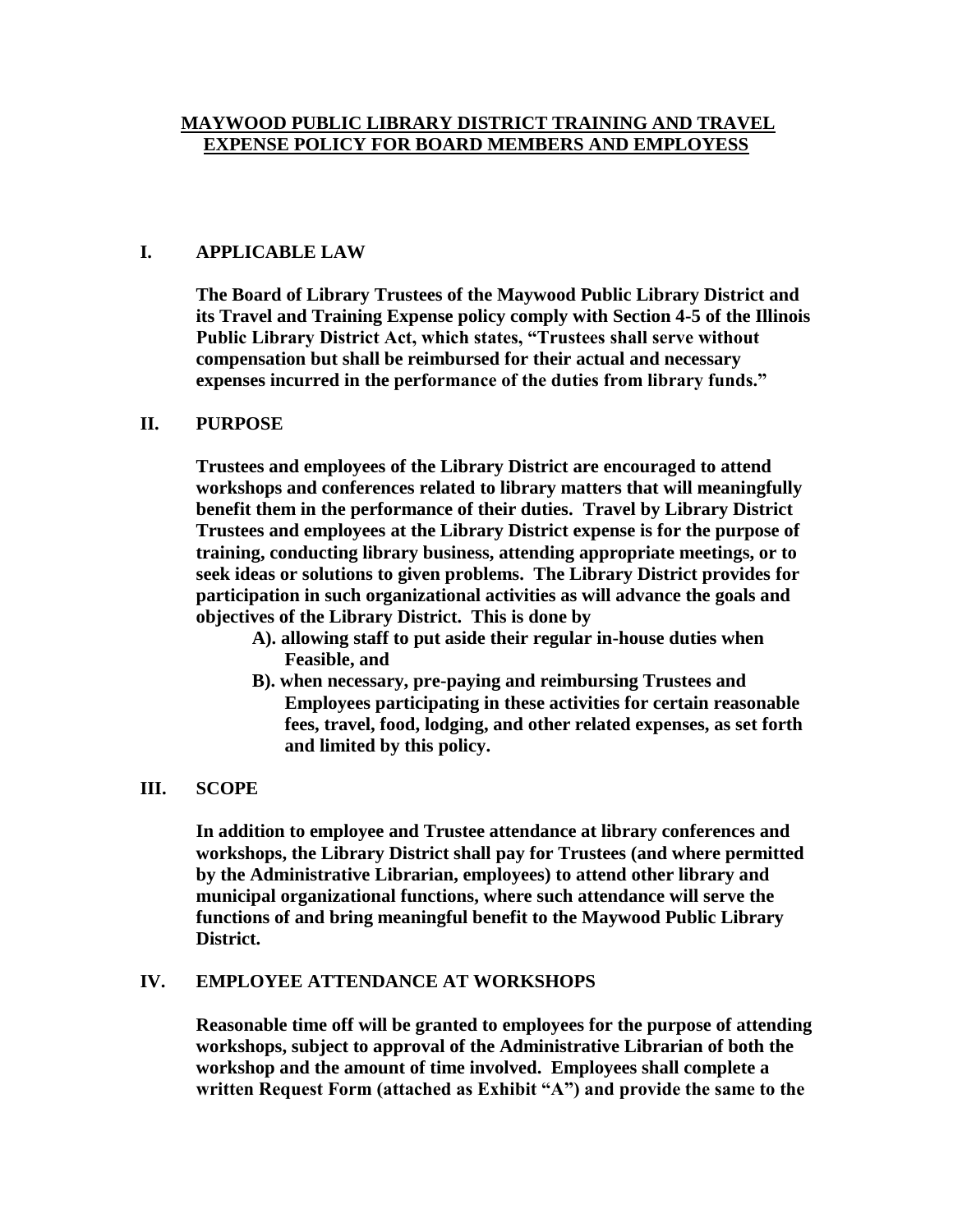**Administrative Librarian, at least seven weeks prior to the date of the workshop in question. The employee shall also inform the Administrative Librarian of any work-related scheduling issues or problems that may result from the employee's attendance at the workshop. A copy of the advertisement, publication or other document, describing the workshop, along with any "sign-up form," as distributed by the workshop's sponsoring organization, shall be attached to the request.** 

#### **V. PRE-PAID EXPENSES**

**All necessary air, train, bus (except local public transportation) fares, hotel or other lodging expenses, and all tickets for attendance at conferences, workshops and other permissible library events (including permissible, prepaid conference and workshop-related meals) shall be pre-paid in advance, by the Administrative Librarian, via check of the Library District.**

**The individual (Trustee or employee) seeking to attend a conference, workshop or library function shall complete a Request Form, (attached hereto as Exhibit "A") and provide the same to the administrative Librarian at least seven weeks prior to the event in question (or at least five weeks before the deadline for event registration, whichever date is sooner). A copy of the advertisement, publication or other document, describing the event, along with any "sign-up form," as distributed by the sponsoring organization, shall be attached to the request.** 

**Board members and employees shall travel at the lowest available economy or promotional air, train or bus fare. Lodging shall be at the least expensive reasonably available rate and for only those nights necessary to permit event attendance. However, where a "conference hotel," has been designated by the conference organizers, lodging at such hotel is permissible. (As stated in Section VIII, paragraph k, below, in the event that a Trustee chooses to travel to an event by car, and the cost of airfare to such event would have been less than the cost of car mileage reimbursement, then only the cost of airfare will be reimbursed, subject to the reimbursement procedure set forth in this policy.)**

**Board members' attendance at library conferences, workshops and events that require Library District expenditures are subject to the approval of the Board and such approval shall be granted consistent with this policy and Illinois Public Library District Act. The Administrative Librarian shall be responsible to make all pre-payments, from Library District funds, on behalf of event attendees, as set forth in this Section V.**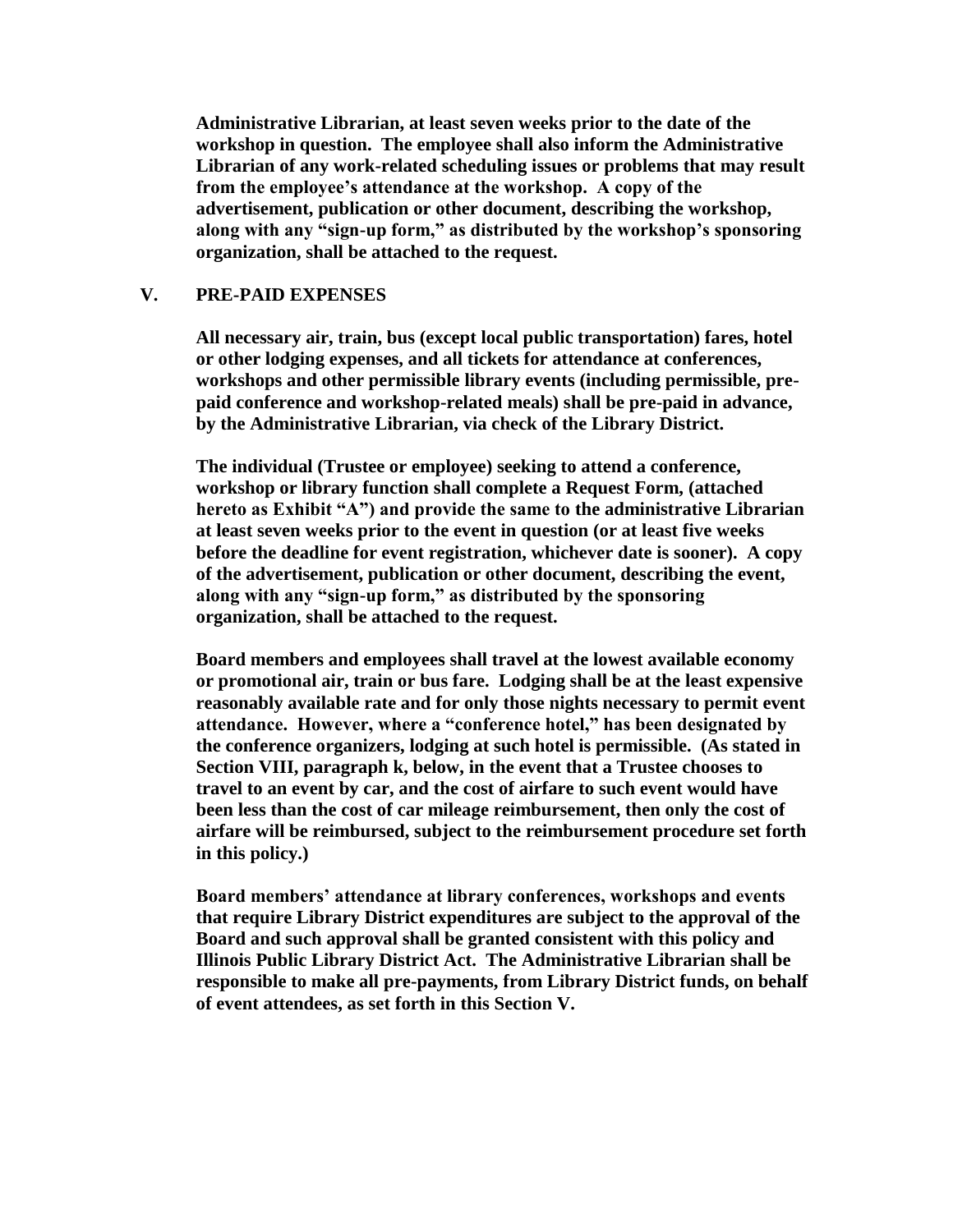#### **VI. REIMBURSABLE EXPENSES**

**Only four expenses are reimbursable to the Trustee or the employee, as set forth below: reasonable meal and food expenses, mileage, tolls and airportto-lodging shuttles.** 

**Reasonable meal and food expenses: Other than pre-payable conference and workshop-related meals, employees and Trustees shall pay for all meals and food consumed during the course of a library conference, workshop or event. The cost of such meals and food, where the expenditures are deemed reasonable by the Administrative Librarian and/or Board, shall be fully reimbursed by the Library District to the employee or Trustee. To obtain reimbursement, the employee or Trustee must complete a Reimbursement Request Form (attached as Exhibit "B") and attach receipts for ALL meals and food expenses to such form. Receipts for restaurant meals shall indicate which entrees were purchased. Where more than one entrée is indicated on a receipt, reimbursement shall be made for only one entrée.**

**Mileage: Employees and Trustees shall be reimbursed for vehicle mileage, in the event they drive to a workshop, or conference. The rate of reimbursement for mileage shall be the prevailing rate used by the Internal Revenue Service. The rate of reimbursement will be reviewed annually by the Library Board. To obtain reimbursement, the employee or Trustee must complete a Reimbursement Form (attached as Exhibit "B") and indicate the mileage amount.** 

**Necessary toll (only reimbursable when the least expensive method to travel to an event is by automobile) and airport lodging shuttle expenses shall be reimbursed. Receipt for all such tolls and shuttles shall be attached to the Reimbursement Form (Exhibit "B.")**

#### **VII. VEHICULAR INSURANCE**

**When using a personal automobile for library-related travel, it is necessary to have a valid Illinois Driver's License and liability insurance. Employees and Trustees who use their personal autos are to file with the Administrative Librarian a current certificate of auto insurance and a valid driver's license.**

#### **VIII. NON REIMBURSABLE EXPENSES**

**The Library District shall neither pre-pay nor reimburse any individual (employee or Trustee) for the costs or expenses related to any of the following:**

**a. Lodging and meals en route to an event. If an employee or Trustee chooses to drive to an event rather than fly, the expenses of lodging, meals**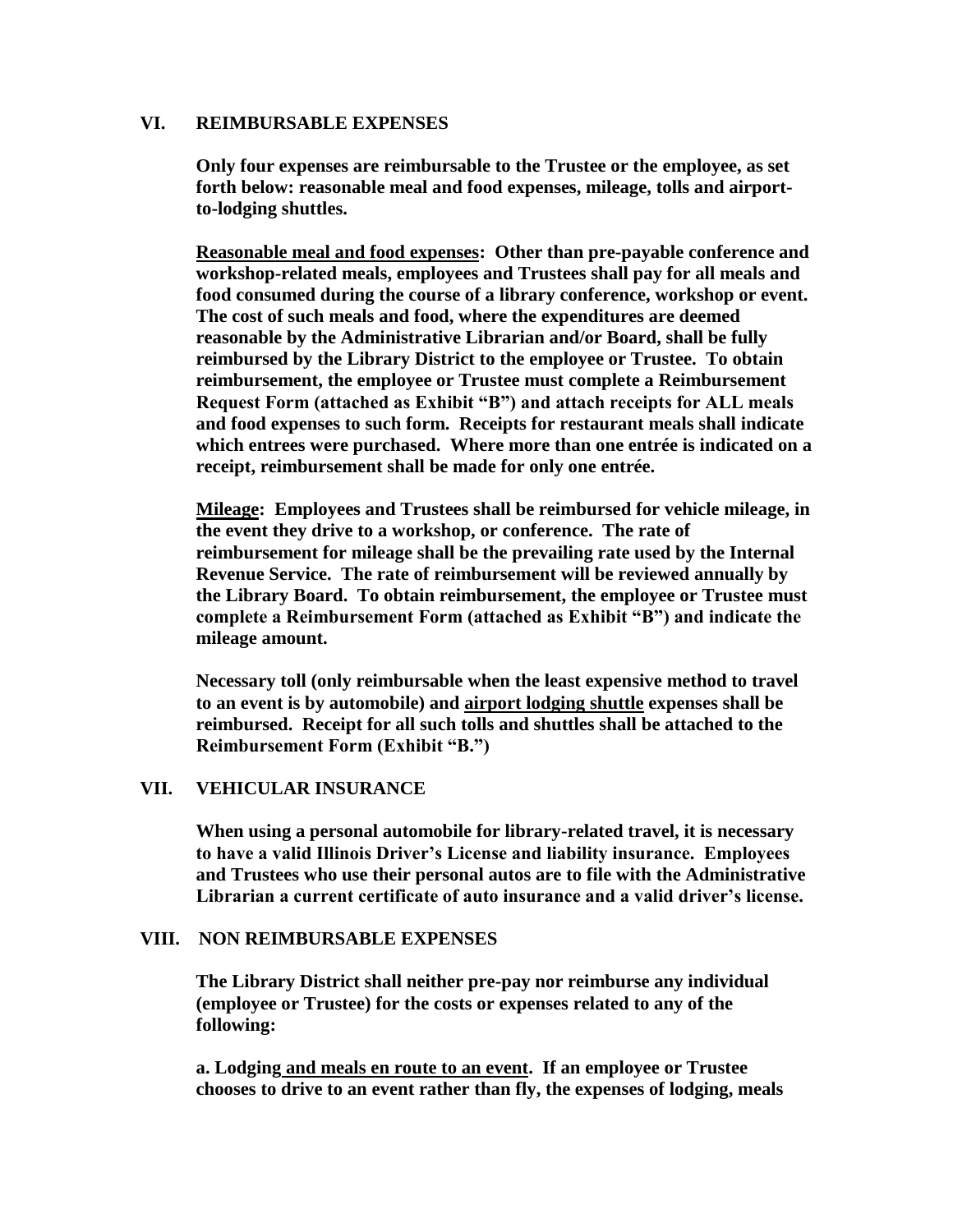**and food purchased in the course of traveling to and from such event shall be the sole responsibility of the event attendee and shall not be reimbursed (or pre-paid) by the Library District.**

**b. Rental Cars.**

**c. Local and long distance phone calls (unless such calls are placed to the Library District and are necessary for Library District business.)**

- **d. In-room video rentals or other entertainment at places of lodging.**
- **e. Room service.**
- **f. Personal items.**
- **g. Books.**
- **h. Hotel parking or other parking expenses.**
- **i. Any meals or food expenses incurred in connection with a conference, workshop or event where the duration of such event is three hours or less and where such event takes place within the Village of Maywood, the City of Chicago or any suburban community surrounding Chicago, unless such meal or food is offered by the event organizers as part of the event (e.g. "a lunch meeting.")**
- **j. Any spouse or guest transportation, spouse or guest event attendance fees, spouse or guest meals or food purchases or any other spouse or guest expenses. Such expenses are the sole responsibility of the employee or Trustee and shall be neither pre-paid nor reimbursed by the Maywood Public Library District.**
- **k. If the cost to the Library District of car mileage reimbursement related to a given event is more than the cost of air fare would be to such event, and the employee or Trustee chooses to travel to such event by car, only the cost of airfare will be reimbursed.**
- **l. Parking tickets, speeding tickets or other moving violation tickets or citations, including court costs and attorney fees.**
- **m. Any other non-Library District expense(s).**

# **IX. POST-EVENT REPORTS TO LIBRARY DISTRICT**

**Employees shall report to the Administrative Librarian regarding the results of the conference or event, and shall provide the Administrative Librarian**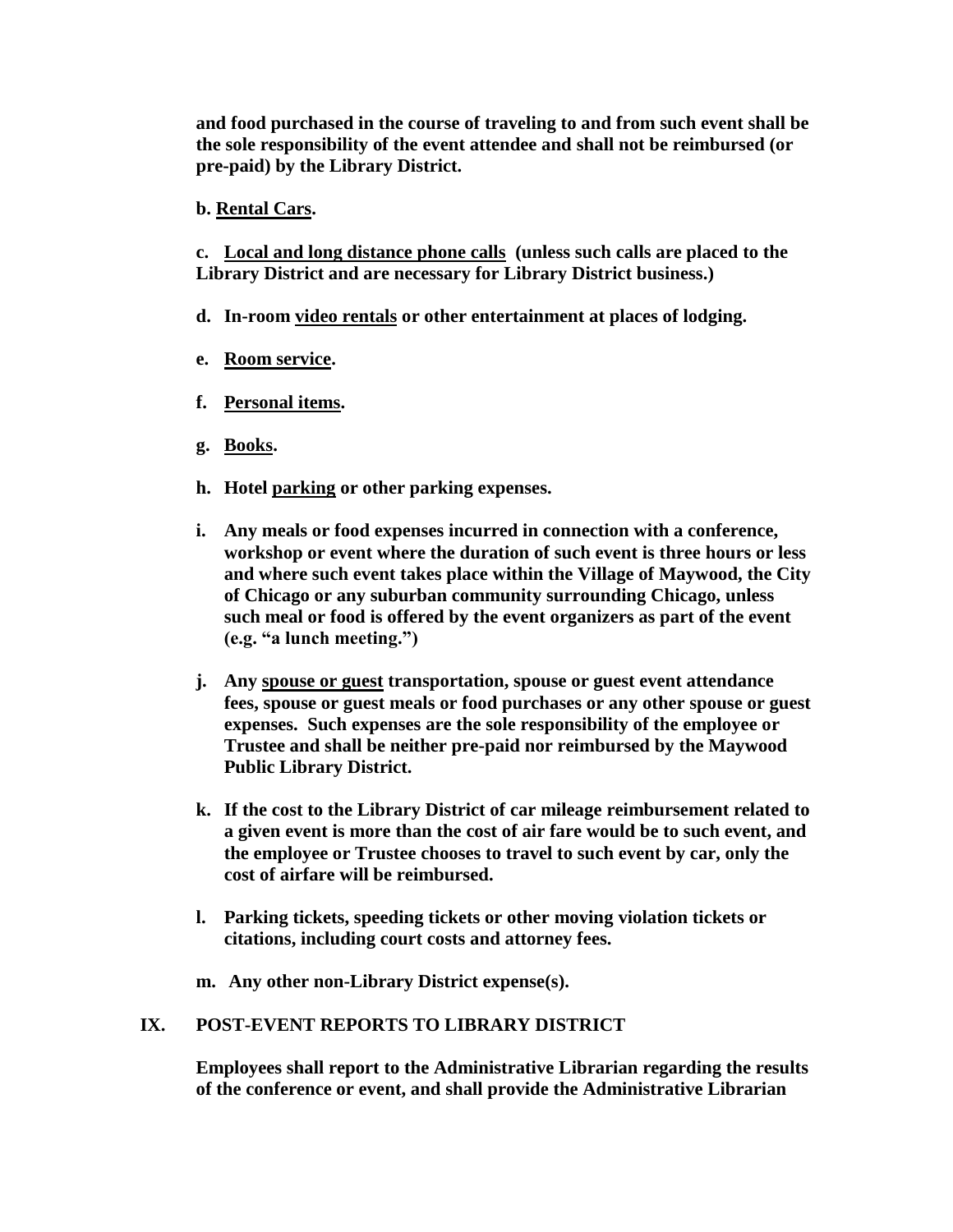**with materials of interest or use to the Library District that were available at the event, and further shall generally share their experiences with other employees at regular staff meetings.**

**Board members shall make written report of their experiences to the full Library Board at the next regular meeting they attend following the conference, workshop or event.**

## **X. ANNUAL TREASURER'S REVIEW**

**At least once, annually, prior to July 1, the Library District Treasurer shall review all pre-paid and reimbursable expenses paid out by the Library District, during the just completed fiscal year, to ensure that all such expenditures were in conformity with this policy and to further ensure that all necessary forms and receipts had been completed and tendered to the Administrative Librarian, in connection with conferences, workshops, meetings, functions and other events.** 

#### **XX. USE OF PERSONAL MOTOR VEHICLES FOR LIBRARY PURPOSES**

**Library staff, volunteers, and board members who are using their personal vehicles for library purposes (including but not limited to traveling to conferences, and conducting errands in the course of Library business) must comply with the following rules.**

**A. They must have a valid driver's license.**

**Upon renewal, all person, (staff volunteers, and board members) who use their personal vehicles for Library purposes must provide a copy of their driver's license. They must agree to undergo a motor vehicle record background check at the discretion of the Library Director. The following infractions will disqualify a staff member from driving on library business: DUI, Driving under the influence, leaving the scene of an accident, fleeing, reckless driving, multiple speeding tickets, license suspension or revocation. Any such infractions must be reported to the Library within 24 hours.**

**B. They must have insurance on their vehicle(s).**

**On a yearly basis, all persons who use their own vehicles for Library purposes must provide to the Library proof of insurance. They must have liability insurance of at least \$100,000 per individual and \$300,000 combined single limit per accident. Persons on Library business, who are involved in an accident that is not their fault, will have up to \$250.00 of their deductible covered.**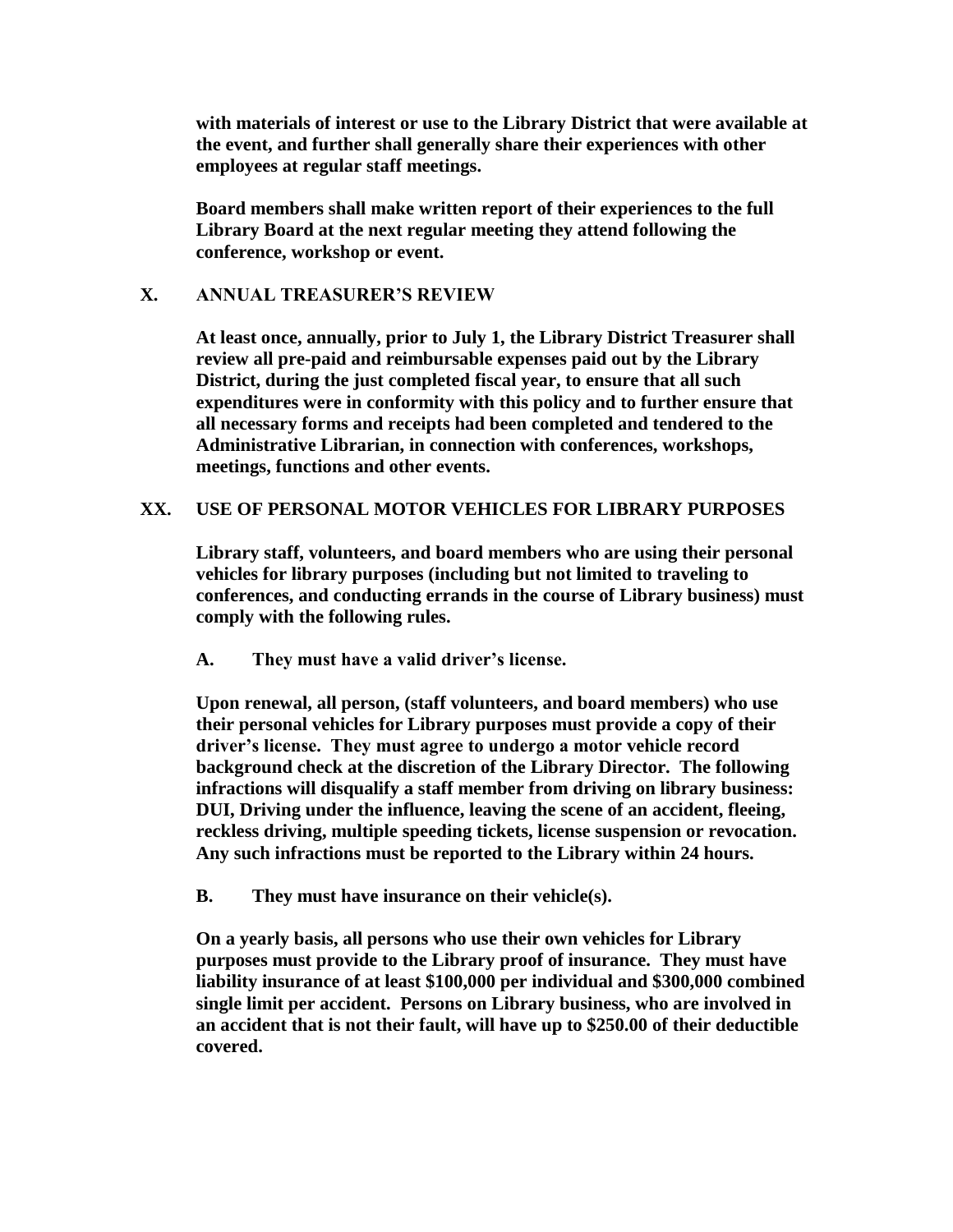**Library vehicles that are rented or leased shall have at least \$100,000 per individual and \$300, 000 combined single limit coverage.**

**C. Employees, volunteers and board members, SHALL comply with all Applicable motor vehicle laws and operating regulations in the jurisdiction where driving and practice safe driving at all times during the operation or direction of a vehicle (personal or library owned) while on the job or in connection with Library business.**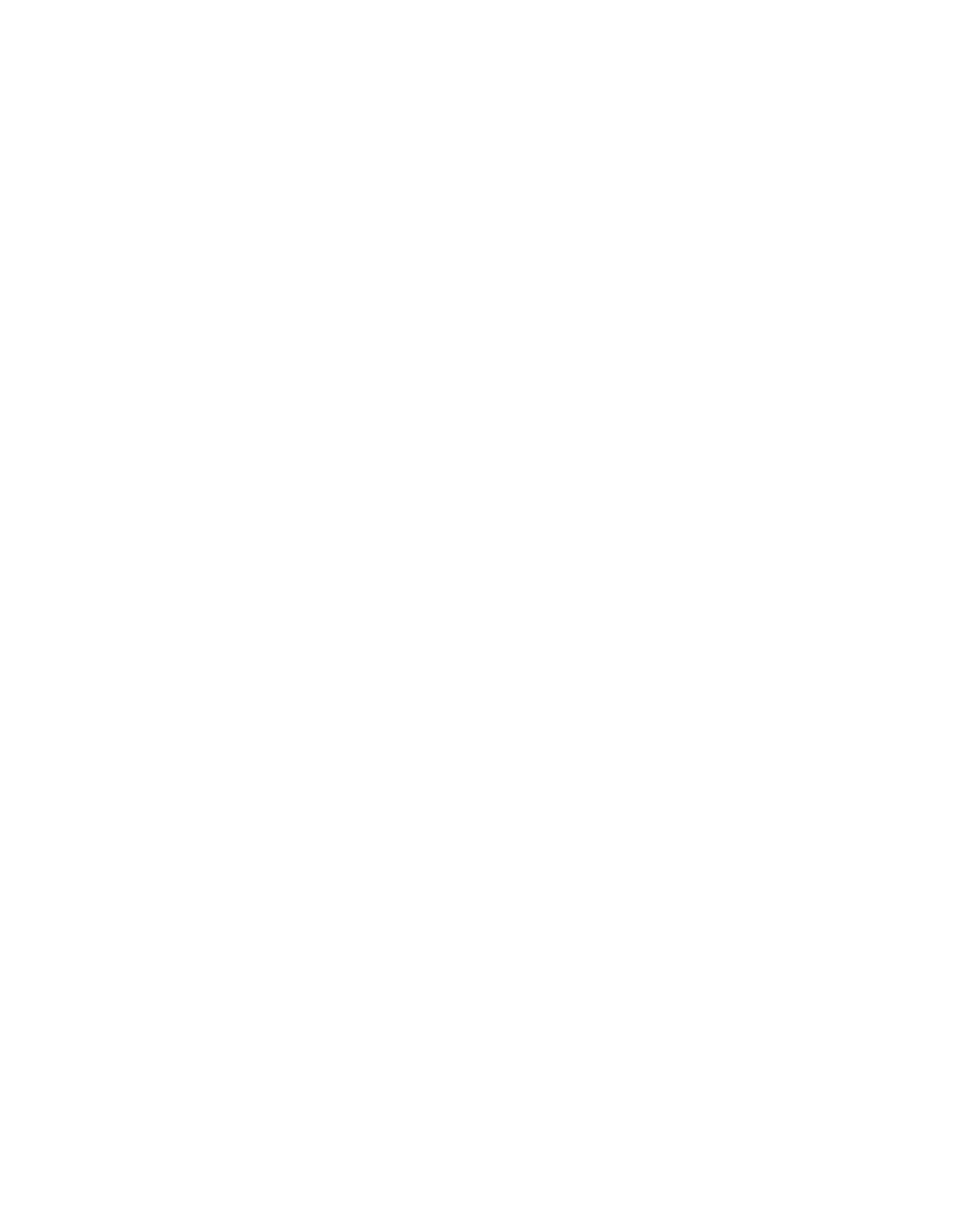# Exhibit "A"

# MAYWOOD PUBLIC LIBRARY DISTRICT EMPLOYEE/TRUSTEE TRAINING TRAVEL/DEVELOPMENT EXPENSE PRE-PAYMENT REQUEST FORM

| and the control of the control of the control of the control of the control of the control of the control of the |                                         |  |  |
|------------------------------------------------------------------------------------------------------------------|-----------------------------------------|--|--|
|                                                                                                                  |                                         |  |  |
|                                                                                                                  |                                         |  |  |
| the control of the control of the control of the control of the control of                                       |                                         |  |  |
|                                                                                                                  | (PERSONAL AUTO, TRAIN, PLANE, BUS ETC.) |  |  |
| <b>EXPENSES</b>                                                                                                  |                                         |  |  |
| <b>EVENT REGISTRATION FEES</b>                                                                                   | $\qquad \qquad \bullet$                 |  |  |
| <b>LODGING</b>                                                                                                   |                                         |  |  |
| <b>PRE-PAID EVENT MEALS</b>                                                                                      | \$.                                     |  |  |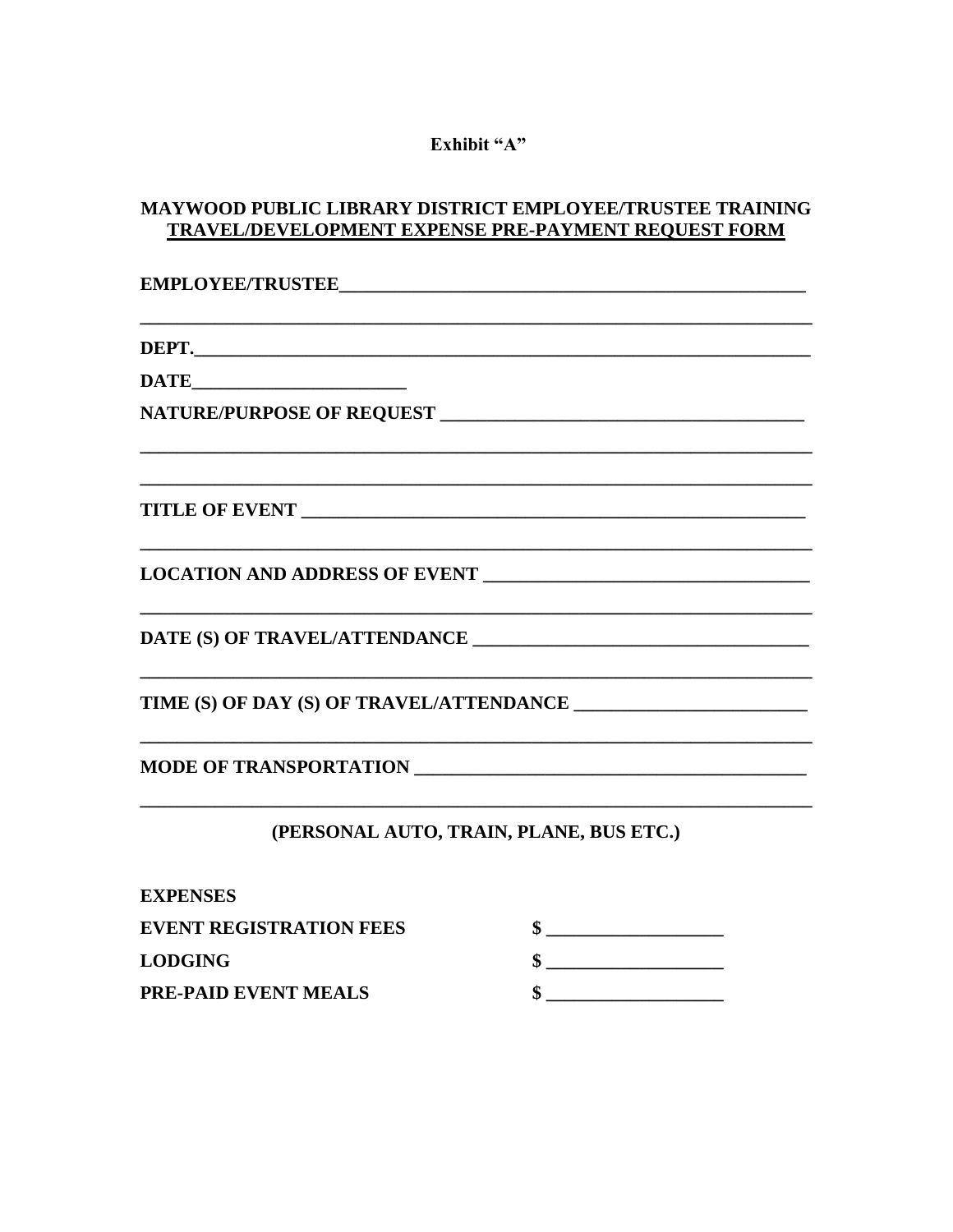| <b>TRANSPORTATION (TICKETS)</b>                                                                                       | $\frac{1}{2}$                              |
|-----------------------------------------------------------------------------------------------------------------------|--------------------------------------------|
| <b>Describe Nature of Transportation Tickets</b>                                                                      |                                            |
|                                                                                                                       |                                            |
| <b>TOTAL PRE-PAYMENT REQUEST:</b>                                                                                     | \$                                         |
| STATEMENT OF EXPECTED BENEFITS AS RELATED TO YOUR ROLE, JOB                                                           |                                            |
| and the control of the control of the control of the control of the control of the control of the control of the      |                                            |
| <u> 1989 - Johann Barn, mars ann an t-Alban ann an t-Alban ann an t-Alban ann an t-Alban ann an t-Alban ann an t-</u> |                                            |
|                                                                                                                       |                                            |
|                                                                                                                       |                                            |
|                                                                                                                       |                                            |
|                                                                                                                       |                                            |
|                                                                                                                       |                                            |
| <b>APPROVED BY________</b>                                                                                            | (ADMINISTRATIVE LIBRARIAN/BOARD PRESIDENT) |
| DATE PARTIE                                                                                                           |                                            |
| <b>FINAL PRE-PAYMENTS APPROVED</b>                                                                                    |                                            |
|                                                                                                                       | (ADMINISTRATIVE LIBRARIAN)                 |
|                                                                                                                       |                                            |
| 20_____________, as follows:                                                                                          |                                            |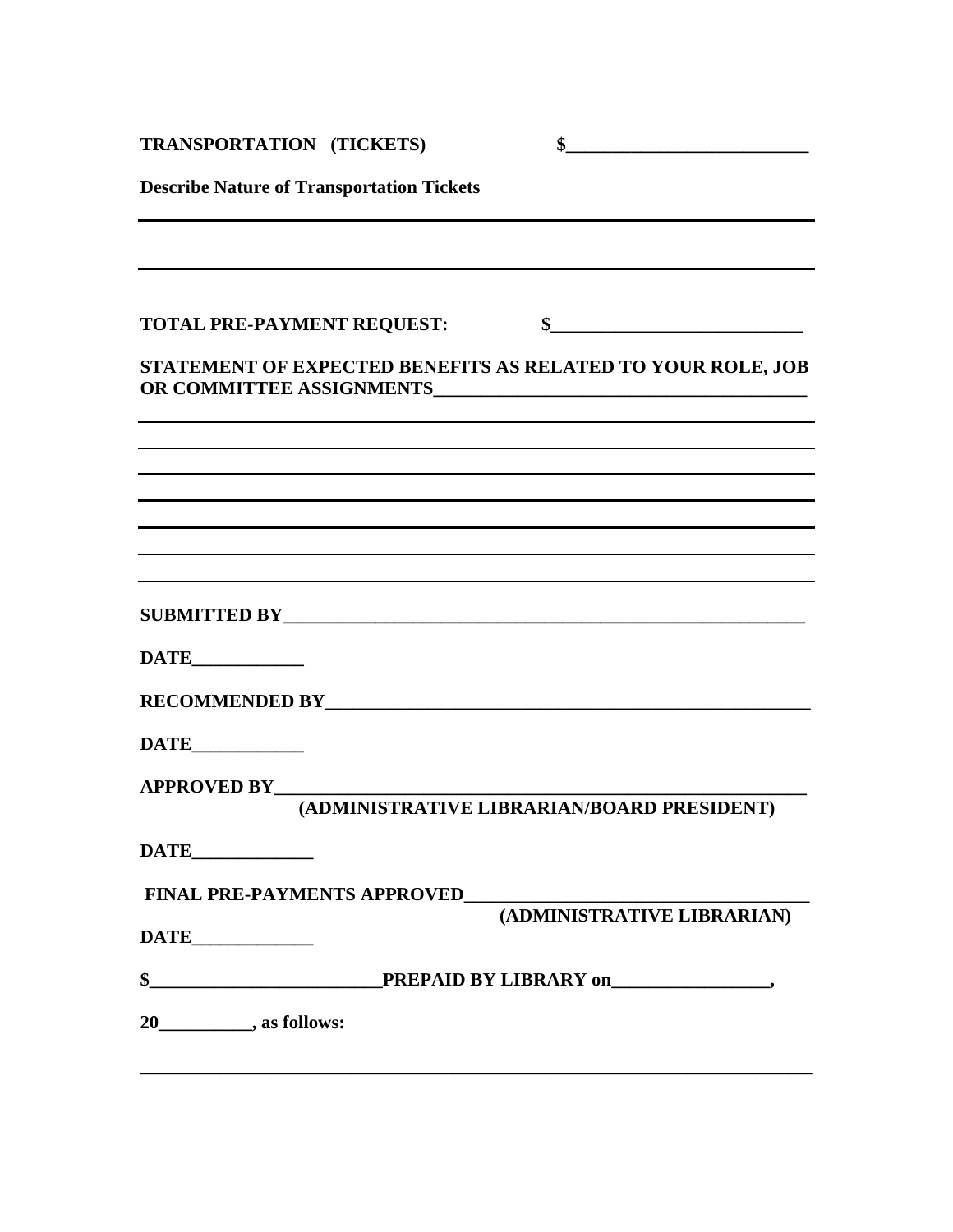(Explanation to be completed by the Administrative Librarian)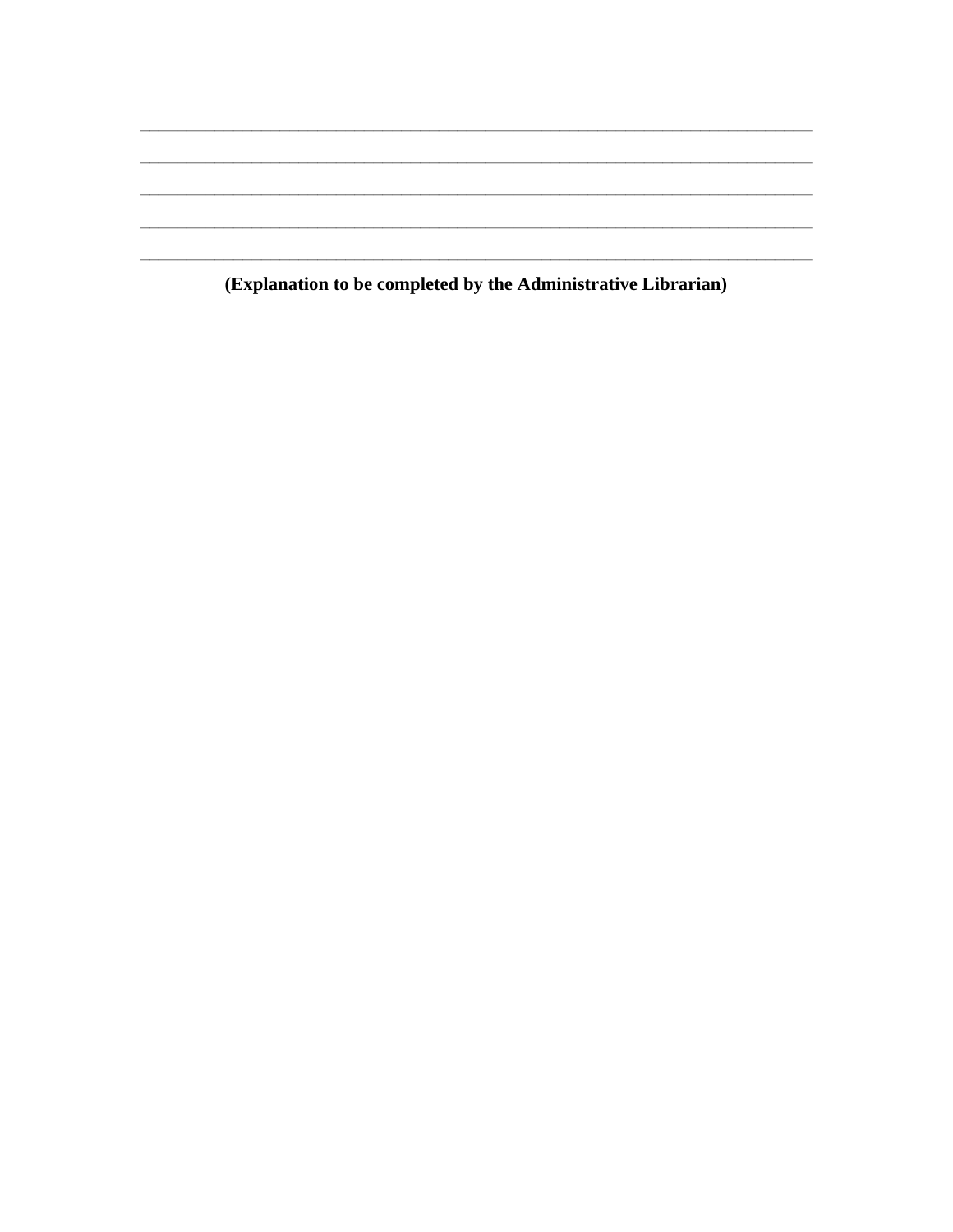# Exhibit "B"

# MAYWOOD PUBLIC LIBRARY DISTRICT EMPLOEE/TRUSTEE/ TRAINING/TRAVEL/DEVELOPMENT-REIMBURSEMNET REQUEST FORM

| NATURE/PURPOSE OF REIMBURSEMENT REQUEST ____________________ |  |  |
|--------------------------------------------------------------|--|--|
|                                                              |  |  |
|                                                              |  |  |
|                                                              |  |  |
|                                                              |  |  |
|                                                              |  |  |
| (PERSONAL AUTO, TRAIN, PLANE, BUS, ETC.)                     |  |  |
| <b>Expenses</b>                                              |  |  |
|                                                              |  |  |
| <b>Prevailing Internal Revenue Service Rate</b>              |  |  |
| \$<br><b>MILEAGE REIMBURMENT</b>                             |  |  |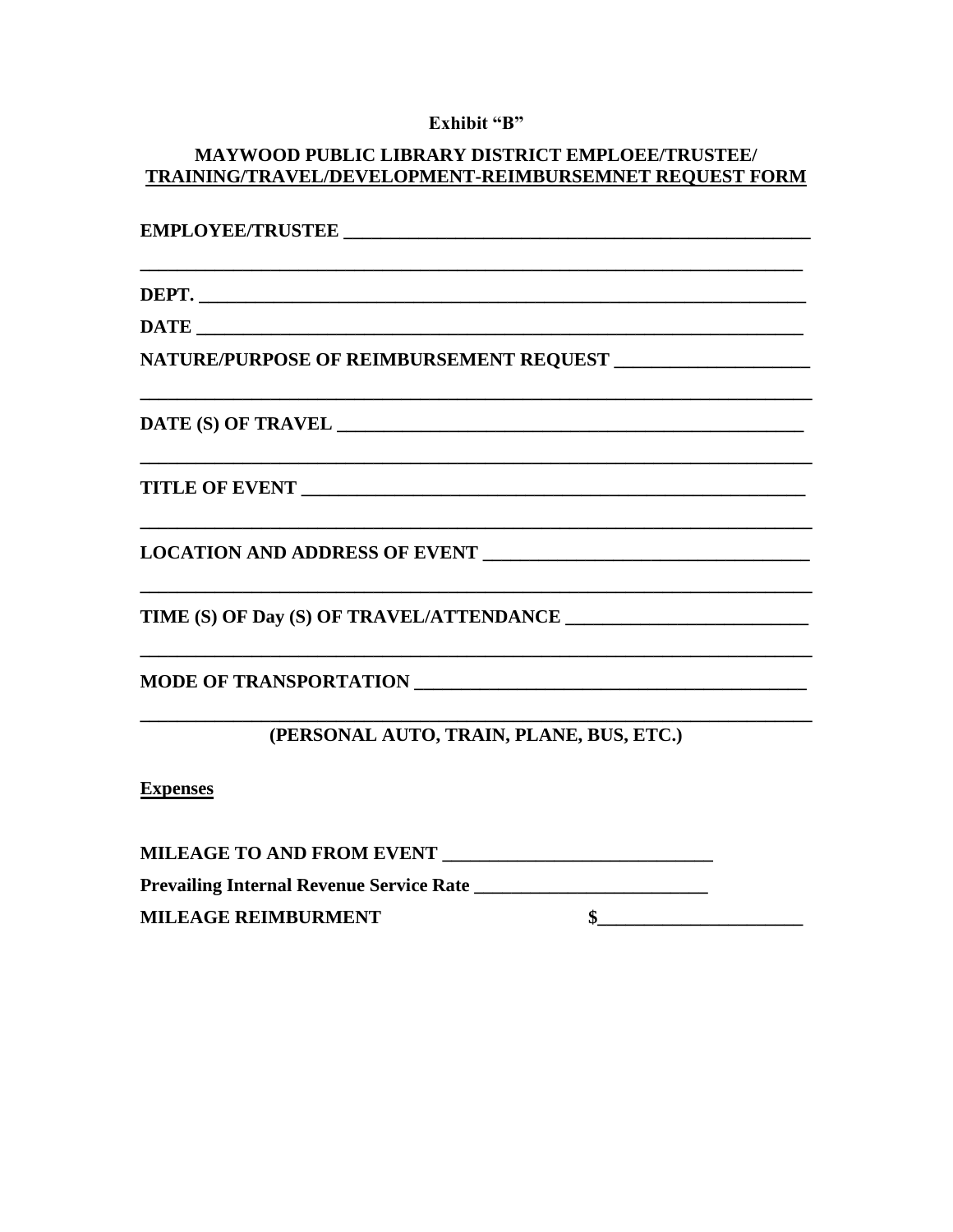| <b>MEALS</b>                                                                                                                                                                                                                   |                                                                                                                                                                                                                                                                                                                                                                                               |
|--------------------------------------------------------------------------------------------------------------------------------------------------------------------------------------------------------------------------------|-----------------------------------------------------------------------------------------------------------------------------------------------------------------------------------------------------------------------------------------------------------------------------------------------------------------------------------------------------------------------------------------------|
| <b>AIRPORT-TO-LODGING SHUTTLES</b>                                                                                                                                                                                             | $\quad \  \  \, {\bf \$} \qquad \qquad \  \  \, \underbrace{\qquad \qquad }$                                                                                                                                                                                                                                                                                                                  |
| <b>TOLLS</b>                                                                                                                                                                                                                   | $\frac{\frac{1}{2} \frac{1}{2} \frac{1}{2} \frac{1}{2} \frac{1}{2} \frac{1}{2} \frac{1}{2} \frac{1}{2} \frac{1}{2} \frac{1}{2} \frac{1}{2} \frac{1}{2} \frac{1}{2} \frac{1}{2} \frac{1}{2} \frac{1}{2} \frac{1}{2} \frac{1}{2} \frac{1}{2} \frac{1}{2} \frac{1}{2} \frac{1}{2} \frac{1}{2} \frac{1}{2} \frac{1}{2} \frac{1}{2} \frac{1}{2} \frac{1}{2} \frac{1}{2} \frac{1}{2} \frac{1}{2} \$ |
| TOTAL REIMBURSEMENT REQUEST                                                                                                                                                                                                    |                                                                                                                                                                                                                                                                                                                                                                                               |
|                                                                                                                                                                                                                                |                                                                                                                                                                                                                                                                                                                                                                                               |
|                                                                                                                                                                                                                                |                                                                                                                                                                                                                                                                                                                                                                                               |
|                                                                                                                                                                                                                                |                                                                                                                                                                                                                                                                                                                                                                                               |
|                                                                                                                                                                                                                                |                                                                                                                                                                                                                                                                                                                                                                                               |
|                                                                                                                                                                                                                                |                                                                                                                                                                                                                                                                                                                                                                                               |
|                                                                                                                                                                                                                                |                                                                                                                                                                                                                                                                                                                                                                                               |
|                                                                                                                                                                                                                                |                                                                                                                                                                                                                                                                                                                                                                                               |
|                                                                                                                                                                                                                                | (ADMINISTRATIVE LIBRARIAN/BOARD PRESIDENT)                                                                                                                                                                                                                                                                                                                                                    |
|                                                                                                                                                                                                                                |                                                                                                                                                                                                                                                                                                                                                                                               |
|                                                                                                                                                                                                                                |                                                                                                                                                                                                                                                                                                                                                                                               |
|                                                                                                                                                                                                                                | (ADMINISTRATIVE LIBRARIAN)                                                                                                                                                                                                                                                                                                                                                                    |
|                                                                                                                                                                                                                                |                                                                                                                                                                                                                                                                                                                                                                                               |
| REIMBURSEMENT RECEIVED BY TRUSTEE OR EMPLOYEE \$                                                                                                                                                                               |                                                                                                                                                                                                                                                                                                                                                                                               |
| ACKNOWLEDGEMENT POWERFOLL AND THE CONTROL CONTROL CONTROL CONTROL CONTROL CONTROL CONTROL CONTROL CONTROL CONTROL CONTROL CONTROL CONTROL CONTROL CONTROL CONTROL CONTROL CONTROL CONTROL CONTROL CONTROL CONTROL CONTROL CONT |                                                                                                                                                                                                                                                                                                                                                                                               |
|                                                                                                                                                                                                                                | (Signed by Trustee/Employee Receiving Reimbursement)                                                                                                                                                                                                                                                                                                                                          |
| Date                                                                                                                                                                                                                           |                                                                                                                                                                                                                                                                                                                                                                                               |